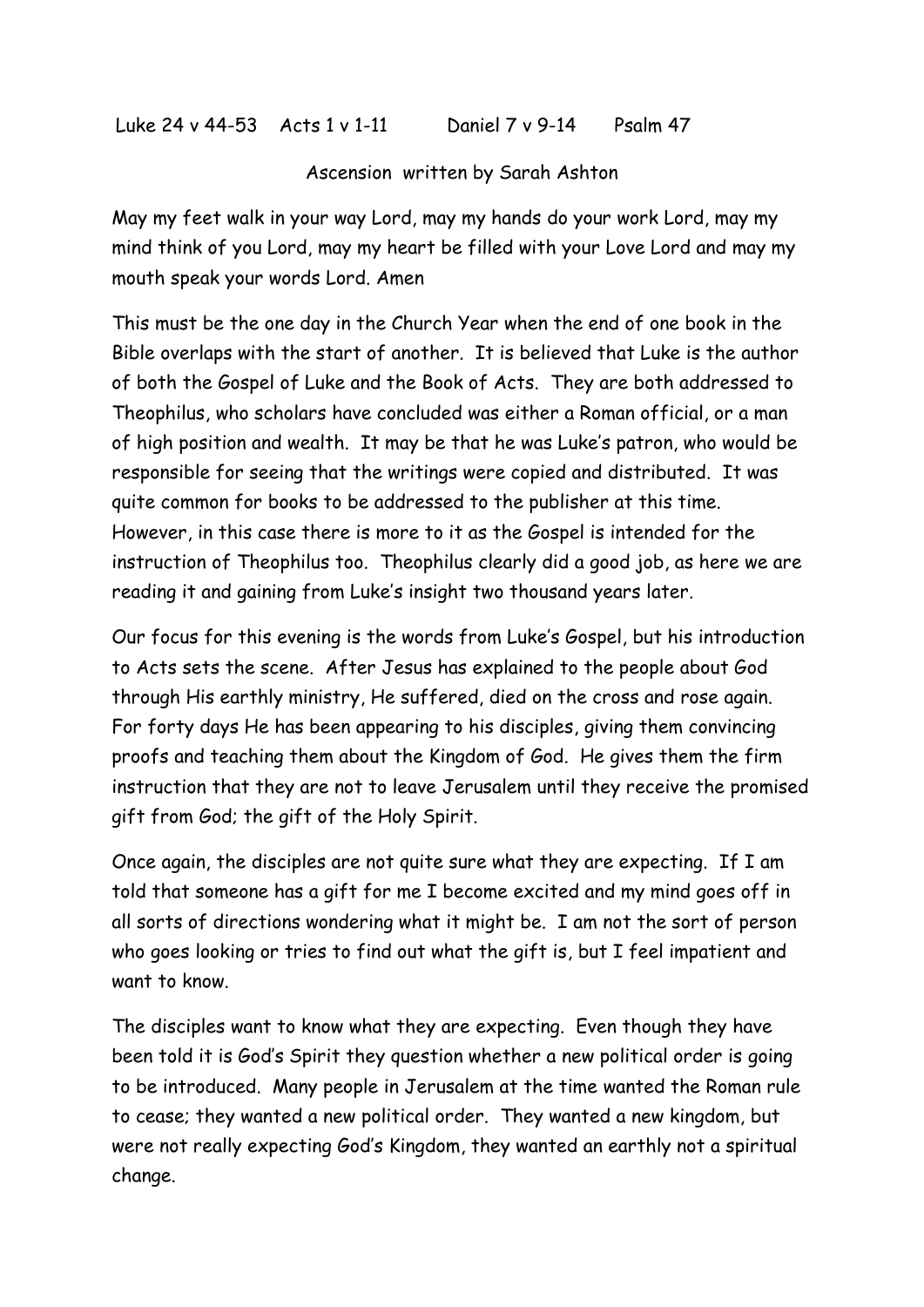In The Gospel Jesus explains to them that everything that is written about Him in the three parts of the Hebrew Old Testament known as The Law of Moses, The Prophets and The Psalms, needs to be fulfilled. He opened their minds so that they could understand the scriptural teaching. Jesus stresses that they are the witnesses to His life, death and resurrection. To be a witness carries a responsibility and the disciples must be struggling to understand where Jesus is coming from. As a human being, if someone you loved has been taken away from you and then returns you want to hang on to them all the more. Jesus had amazed them by rising from the dead and had comforted them, reassured them and taught them for the following forty days; they were confident of His presence but now it is all going to change again. They are promised a gift from God: a gift that will help them bring about God's kingdom.

Then he quietly takes them on the short journey to the vicinity of Bethany and lifts his hands and blesses them; an everyday event, but this time whilst He is blessing them He disappears into heaven. There is no panic amongst the disciples; they worshipped Jesus and then returned to Jerusalem full of joy, and used one of the Temple rooms to continually praise God.

In Acts it says that a cloud hid him from their sight and that two men dressed in white, like the ones the women saw at the empty tomb, were there and they reassured the disciples that Jesus would return. They know that they have to remain in Jerusalem and wait for God's gift, it was the last instruction that Jesus gave them.

The text tells us that they are happy. At last they all understand that although Jesus is gone from their sight, He is still with them and through the Holy Spirit, which we know will arrive in ten days time in the form of a rushing mighty wind and tongues of fire, they can be confident of God's presence in their lives. They can continue to preach and tell people of Jesus and of God's love for the world. They know that God is with them, even though they have seen Him go.

As I said at the beginning, this is an account that has lasted two thousand years. We are here in person, or watching a streamed version, because we too want to know Jesus and God's love for us. We have not had the benefit of physically walking with and hearing Jesus, but we have the accounts of his followers and the gift of the Holy Spirit to support us; through them we can